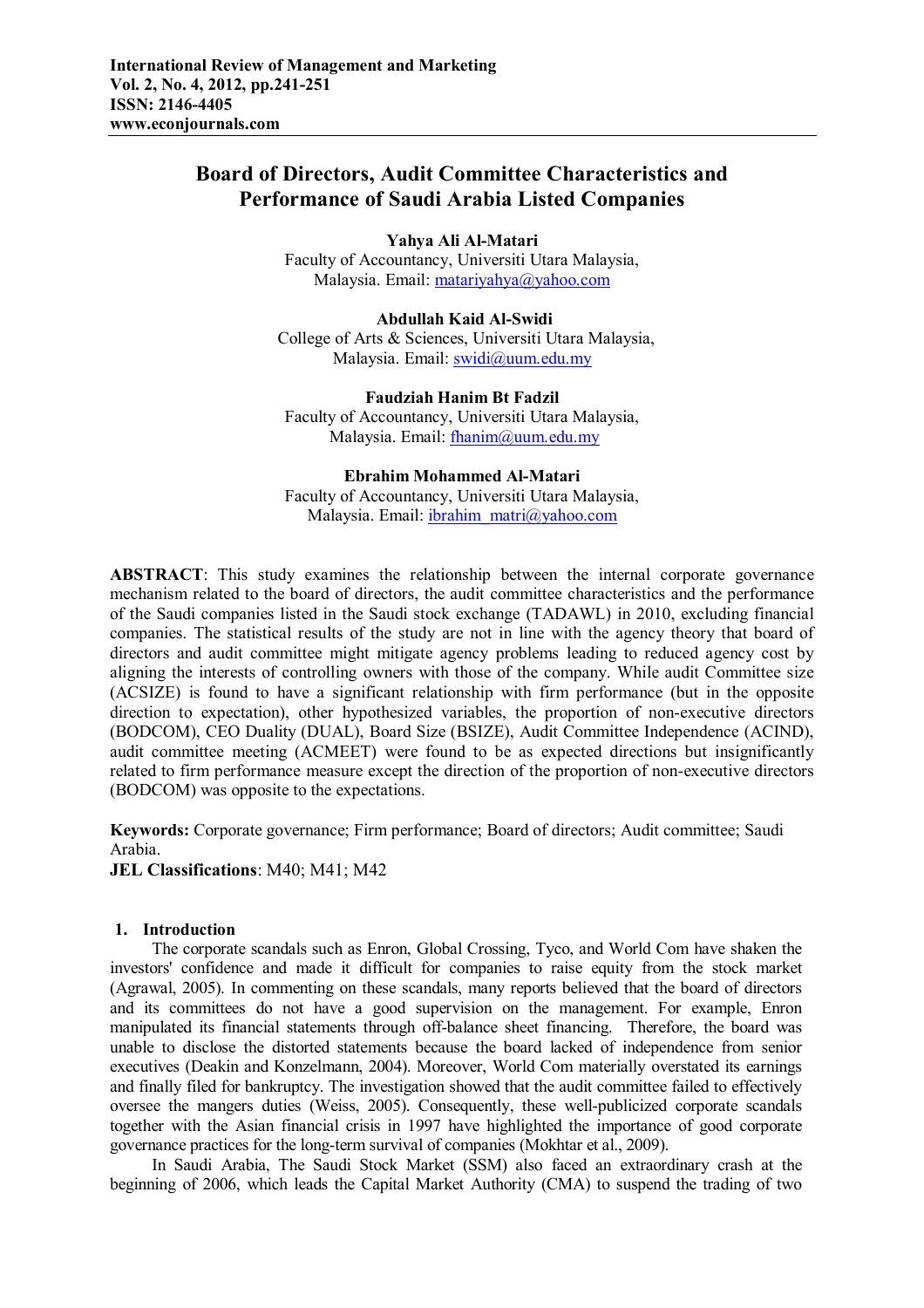firms, Al Sanie and Saad group. These events created a serious question about the effectiveness of different monitoring devices that were presumed to protect investors' interests in Saudi Arabia. In response to critics of Saudi corporation management after the 2006 crash, the corporate governance regulation has been issued by CMA in November 2006.

Based on the premises of the agency theory, Jensen and Meckling (1976) and Shleifer and Vishny (1986) pointed out that there is likelihood of principal-agent conflicts when management roles are separated from ownership roles, coupled with the existence of asymmetric information. They assert that this is due to the improper use of corporate assets arising from manager's self interest satisfaction in pursuing projects that are very risky but not prudent with the adverse consequences on the providers of the capital. Therefore, different internal and external mechanisms have been considered via corporate governance to prevent agency conflicts as well as reducing costs associated with such agency.

#### **2. Literature Review and Hypotheses Development**

#### **2.1 Board of Directors Variables**

#### **2.1.1 Board Composition and Firm Performance**

According to Jensen and Meckling (1976), boards dominated by outsiders or NEDs may help to mitigate the agency problem by monitoring and controlling the opportunistic behavior of management. The results of previous studies that investigated the relationship between board composition and firm performance are inconsistent. Dehaena et al. (2001), Omar (2003) and Rhoades et al. (2000) found that NED has a positive relationship with financial performance. For example, Krivogorsky (2006), Lefort and Urzúa (2008) and Limpaphayom and Connelly (2006) also found a positive relationship between board composition (the proportion of independent directors on the board) and firm performance. Hasnah (2009) showed that NED is significantly related to firm performance that is measured by ROA.

On the other hand, Coles et al. (2001) demonstrated that there is a negative impact of outside directors on firm performance. Erickson et al. (2005) also found a negative relationship between greater board independence and firm value. However, Bhagat and Black (2002) and De Andres et al. (2005) found no significant relationship between the composition of the board and the value of the firm. Based on above discussion and in the light of the agency theory, the following hypothesis can be empirically tested.

*H1a: There is a positive relationship between the proportion of non-executive directors and firm performance*.

#### **2.1.2 CEO Duality and Firm Performance**

Jensen and Meckling (1976) argued that when an individual is holding two top positions there is a tendency on the path of such individual to adopt personal interests' strategies that could be detrimental to the firm as a whole.

Sharing the same thought, Mallette (1992) argued that in the combined roles, the chairman of the board has to make decisions potentially leading to the conflict of interest. Moreover, in the combined roles, the CEO can set the board's agenda and can influence (if not control) the selection of directors of the board. They concluded in their paper that CEO duality can challenge a board's ability to monitor executives.

However, empirical analyses of the impact of duality on various corporate performance measures have yielded conflicting results. Ahmadu, Aminu and Taker (2005), Bhagat and Bolton (2008), Coles et al. (2001), Feng, Ghoshand and Sirmans (2005), Judge, Naoumova and Koutzevol (2003), Kyereboah - Colemn and Biekpe (2005) and Mustafa (2006) found negative significant relationship between CEO duality and firm performance. In contrast, Carapeto, Lasfer and Machera (2005), Schmid and Zimmermann (2007) and Wan and Ong (2005) found no significant difference in the performance of companies with or without role duality.

Thus, it is reasonable to test the following hypothesis:

*H1b: There is a negative relationship between the CEO duality and firm performance.*

#### **2.1.3 Board Size and Firm Performance**

Jensen (1993) confirmed that the smaller board size is more correlated with the quality of monitoring. Lipton and Lorsch (1992) also stated that the board might become less effective in monitoring management when its size increases. They recommended that board membership should be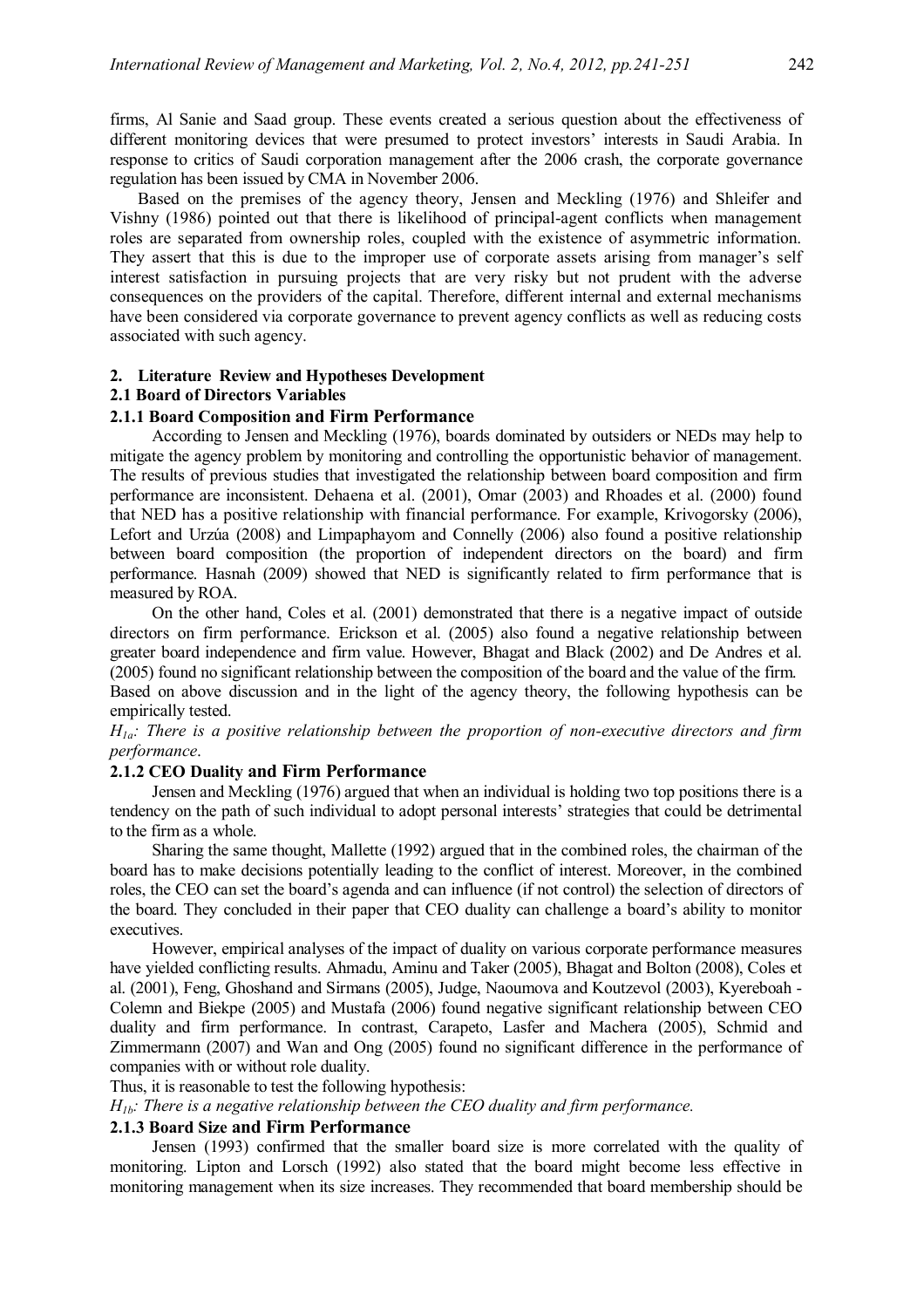between eight and nine persons, and any additional benefits that can be gained from the increased monitoring by additional membership will offset the costs linked with slow decision making.

Empirical evidence on the relationship between board size and firm performance provided mixed results .While, Ahmadu et al. (2005), Chan and Li (2008), De Andres et al. (2005) and Mustafa (2006) found that larger boards are associated with poorer performance, Beiner et al. (2004), Bhagat and Black (2002) and Limpaphayom and Connelly (2006) found no significant association between board size and firm performance.

To re-examine this relationship, the following hypothesis is proposed for empirical testing:

*H1c: There is a negative association between board size and firm performance.*

## **2.2. Audit Committee Variables**

## **2.2.1 Independence of Audit Committee and Firm Performance**

The empirical result of the relationship between audit committee independence and firm performance is ambiguous. Chan and Li (2008) found that independence of the audit committee (i.e., To have at least 50 percent of expert-independent directors serve on audit committee) positively impacts the firm performance as measured by (Tobin's Q). Similarly, Ilona, (2008) showed that there is a positive relationship between audit committee independence and firm performance as measured by ROA. Moreover, Erickson et al. (2005) asserted that independent directors can reduce agency problems. Based on the argument provided by Erickson et al. (2005) that directors' independence can reduce the agency problem, it can similarly argue that independent audit committee can also reduce the agency problems. In other words a positive relationship between audit committee independence and firm performance is expected and justified.

Based on above discussion and in the light of the agency theory, the following hypothesis can be empirically tested.

*H1: There is a positive relationship between the independence of the audit committee members and firm performance.*

## **2.2.2 Audit committee meeting and Firm Performance**

The numbers of audit committee meeting are considered to be an important attribute for their monitoring effectiveness (Lin, Li, and Yang, 2006). Anderson et al. (2004) noted that audit committee monitors the internal control and provides reliable information to the shareholders. Therefore, audit committee strengthens the internal auditing function and oversees management's assessment of business risk (Hsu, 2007).

 The number of audit committee meetings is considered as a proxy for audit committee activity (Xie et al., 2003). Therefore, the audit committee that meets more frequently with the internal auditors is better informed about auditing and accounting issues. When an important auditing or accounting issue arises, the audit committee can direct the proper level of internal audit function to address the problem promptly. Therefore, an audit committee that meets frequently can reduce the possibility of financial fraud (Abbott et al., 2004; Raghunandan et al., 1998). Inactive audit committees with fewer numbers of meetings are unlikely to supervise management effectively (Menon and Williams, 1994). Beasley et al. (2000) found that fraudulent firms with earning misstatements have fewer audit committee meetings than non-fraud firms. An active audit committee with more meetings has more time to oversee the financial reporting process, identify management risk and monitor internal controls. As a result, firm performance increases with audit committee activity. More importantly, there have been very few studies that examined the effect of audit committee meeting on firm performance. For example, Hsu (2007) found that there is a positive relationship between audit committee meeting and firm performance.

Therefore, this study aims to investigate the effect of the audit committee meeting on firm performance by introducing the following hypothesis:

*H2: There is a positive relationship between the frequencies of audit committee meeting and firm performance.*

#### **2.3 Audit Committee Size and Firm Performance**

The size of the audit committee is another characteristic considered to be relevant to the effective discharge of its duties (Cadbury Committee, 1992). A minimum of three audit committee directors has been proposed by a number of corporate governance reports (BRC, 1999; New York Stock Exchange, 2002; CMA, 2006). It is argued that a larger committee has greater organizational status and authority (Kalbers and Fogarty, 1993; Braiotta, 2000) and a wider knowledge base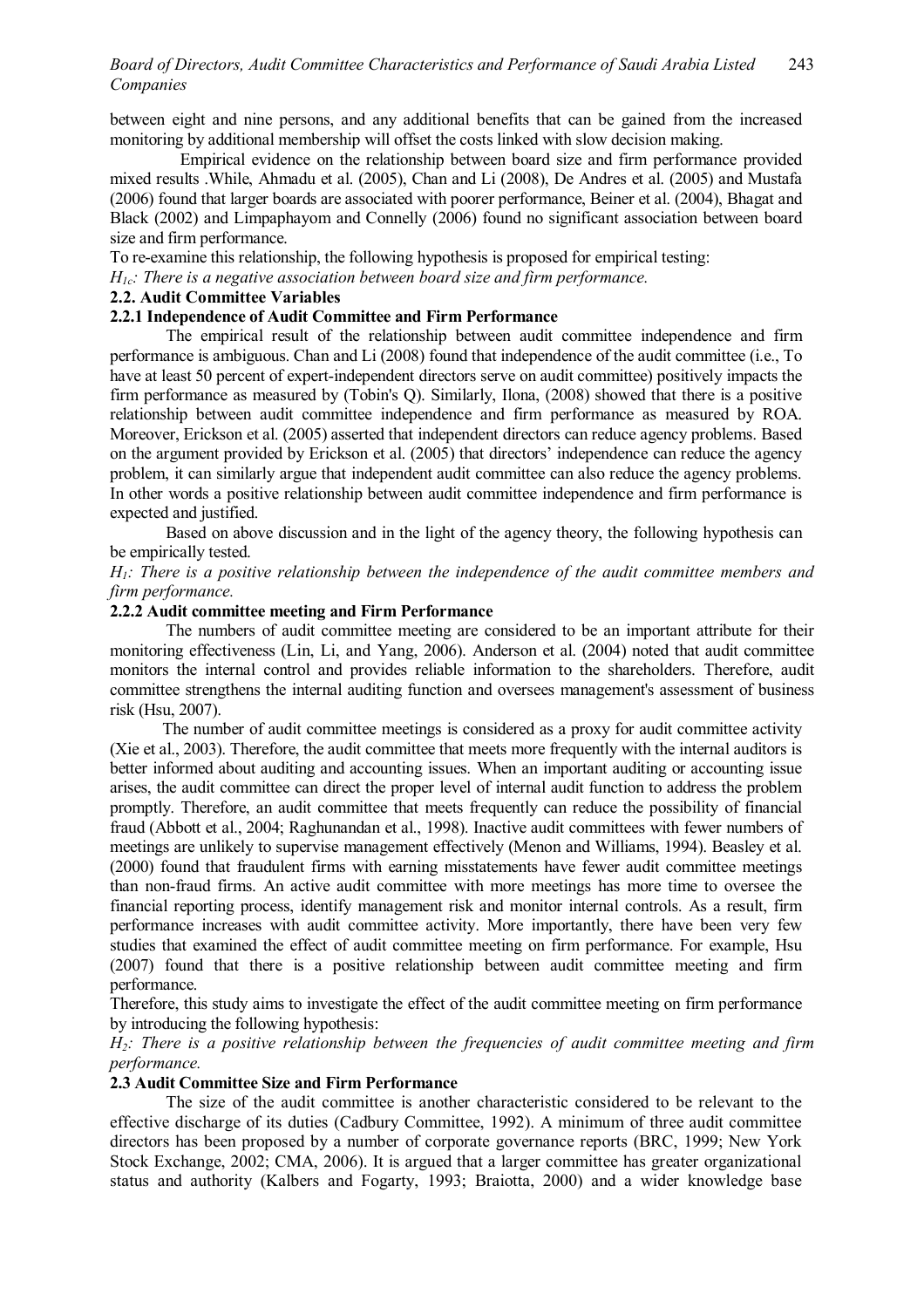(Karamanou and Vafeas, 2005). However, an audit committee can suffer from process losses and diffusion of responsibility if it becomes too large (Karamanou and Vafeas, 2005). These arguments give rise to the following hypothesis:

*H2: There is a positive relationship between the size of the audit committee and firm performance.*

#### **3. Research Method and the Study Models**

This study focused on the listed companies in Saudi Arabia, excluding financial companies at the end of the year 2010. The total number of companies in Saudi Stock Market (TADWAUL) is 146 companies at the end of the year 2010. The latest sample companies in Saudi Stock Market that provides information on corporate governance attributes after excluding financial companies is 135 companies. All data relating to the independent and dependent variables were obtained from the company's annual report.

The firm performance was measured by Tobin's q ratio because it provides an estimate of the intangible asset value such as the market power, goodwill, quality of the management, and growth opportunities (Perfect and Wiles, 1994). Therefore, it is used widely in several different versions as a measure of performance in corporate governance empirical research as evidenced by Black et al. (2003), Larcker et al. (2004), and Drobetz et al. (2004).

The effect of six internal corporate governance variables, namely board composition (BODCOM), CEO duality (DUAL), board size (BSIZE), audit committee size (ACSIZE), audit committee activities (ACMEET), audit committee size (ACSIZE) and two control variables, firm size (FSIZE) and leverage (DEBT) were examined. Table 1 provides a summary of variables measurement.

| <b>Name of Variable</b>      | Acronym       | <b>Measurement</b>                                                                                      |
|------------------------------|---------------|---------------------------------------------------------------------------------------------------------|
| <b>Dependent Variables</b>   |               |                                                                                                         |
| Tobin's Q                    | <b>TQ</b>     | The market value of equity plus total debt divided by<br>the book value of total assets of the company. |
| <b>Independent Variables</b> |               |                                                                                                         |
| Board composition            | <b>BODCOM</b> | The proportion of non-executive directors to total<br>number of directors on the board.                 |
| CEO duality                  | <b>DUAL</b>   | Dummy variable, taking a value of 1 for firms with<br>the CEO as Chair, and 0 otherwise.                |
| Board size                   | <b>BSIZE</b>  | Total number of directors on the board.                                                                 |
| Audit committee independence | <b>ACIND</b>  | The proportion of independent directors on the audit<br>committee.                                      |
| Audit committee activity     | <b>ACMEET</b> | The number of audit committee meetings held in a<br>year 2010.                                          |
| Audit committee size         | <b>ACSIZE</b> | Total number of directors on the audit committee.                                                       |
| <b>Control Variables</b>     |               |                                                                                                         |
| Firm Size                    | <b>FSIZE</b>  | The book value of the total assets of the company.                                                      |
| Leverage / Debt proportion   | <b>DEBT</b>   | The percentage of total liabilities to total assets.                                                    |

**Table 1. Summary of Variables Measurement**

The relationship between audit committee characteristics and firm performance was analyzed by using the following model:

TQ = β0 + β1 \*BODCOM + β2 \*DUAL + β3 \*BSIZE +β4 \*ACIND + β5 \*ACMEET + β6 \*ACSIZE + β7 \*FSIZE+ β8 \*DEBT + *ε*

#### **Where:**

TQ – Tobin s'Q. β0 – Intercept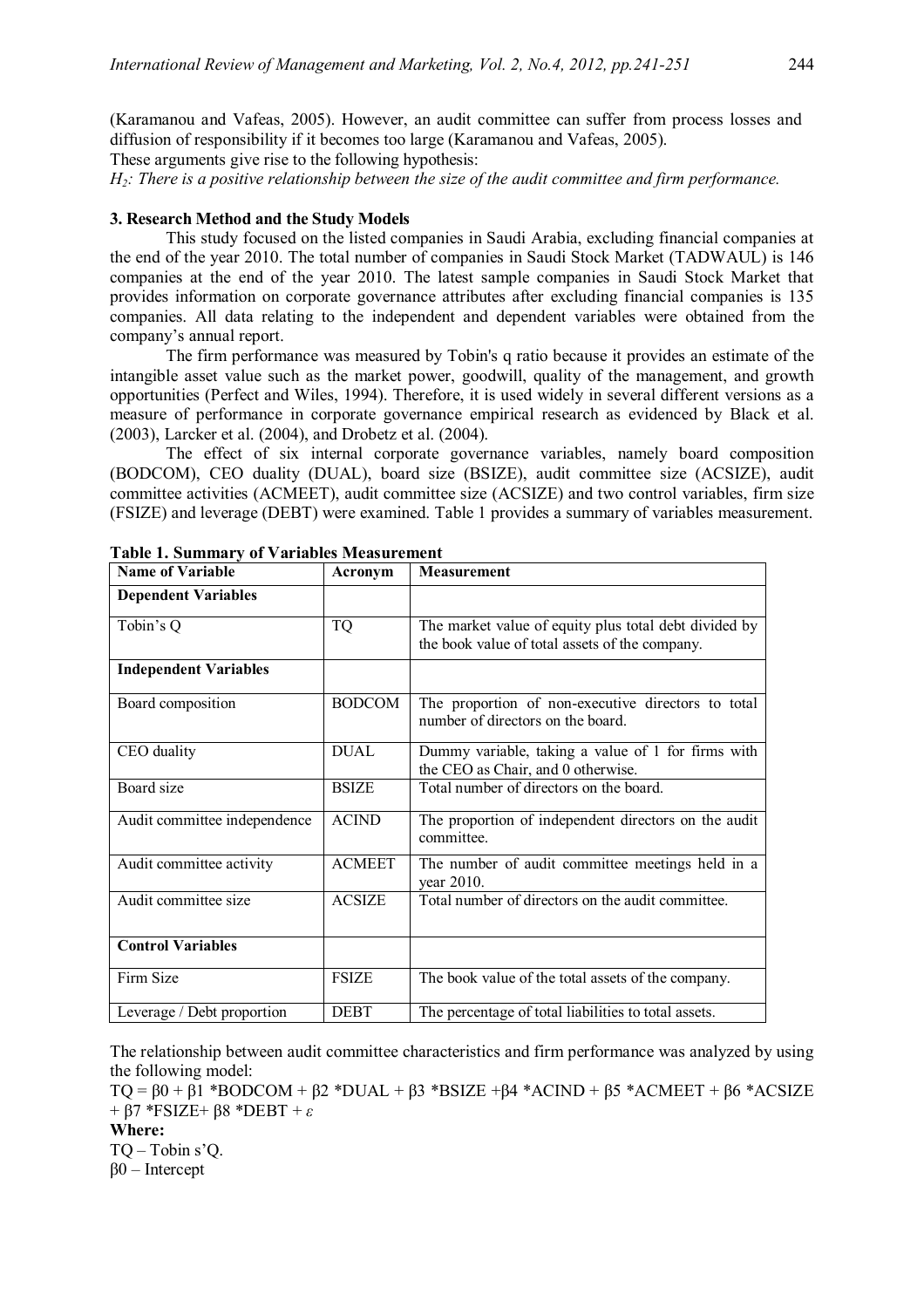BODCOM – Board composition

- DUAL CEO duality
- BSIZE Board size

ACIND – Audit committee independence.

ACMEET – Audit committee meeting.

ACSIZE – Audit committee size.

FSIZE – The book value of the total assets of company.

DEBT – The percentage of total liabilities to total assets.

ε - Error term.

## **4. Data Analysis and Results**

## **4.1 Descriptive Statistic**

Table 2 shows the descriptive statistics of the independent variables. The descriptive statistics include mean, standard deviation, minimum, and maximum which were computed using SPSS version 18.

| <b>Table 2. Descriptive Statistics for Continuous Variables</b> |       |                |          |      |  |  |
|-----------------------------------------------------------------|-------|----------------|----------|------|--|--|
| Variables                                                       | Mean  | Std. Deviation | Min      | Max  |  |  |
| Board Composition (BODCOM)                                      | 0.570 | 0.253          | $\Omega$ |      |  |  |
| CEO Duality (DUAL)                                              | 0.058 | 0.233          | $\theta$ |      |  |  |
| Board Size (BSIZE)                                              | 8.479 | 1.446          | 4        | 12   |  |  |
| Audit Committee Independence (ACIND)                            | 0.811 | 0.202          | 0.25     |      |  |  |
| Audit Committee Activity (ACMEET)                               | 4.862 | 2.635          |          | 25   |  |  |
| Audit Committees Size (ACSIZE)                                  | 3.273 | 0.494          | 3        | 5    |  |  |
| Tobin's Q Ratio (Tobin's Q)                                     | 1.357 | 0.843          | 0.16     | 5.58 |  |  |

## **4.2 Correlation Analysis**

Pearson correlation analysis was performed in order to obtain an understanding of the relationship among all the variables in the study. A number of previous studies such as Hair *et al*. (2010) and Gujarati and Porter (2009) suggest 0.8 at the beginning at which multicollinearity concerns may harm the regression analysis. The correlation matrix in Table 3 shows that there is no multicollinearity because none of the variables correlates above 0.8 or 0.9.

| <b>Table 3. Results of Pearson Correlation Analysis</b> |
|---------------------------------------------------------|
|---------------------------------------------------------|

|                                            |          | 2         | 3         | 4         | 5        | 6         |
|--------------------------------------------|----------|-----------|-----------|-----------|----------|-----------|
| 1) Board Composition (BODCOM)              |          |           |           |           |          |           |
| 2) CEO Duality (DUAL)                      | 0.043    |           |           |           |          |           |
| 3) Board Size (BSIZE)                      | 0.108    | $0.197*$  |           |           |          |           |
| 4) Audit Committee Independence<br>(ACIND) | $-0.023$ | 0.010     | 0.020     |           |          |           |
| 5) Audit Committee Activity (ACMEET)       | 0.148    | 0.072     | $0.223**$ | $-0.045$  |          |           |
| 6) Audit Committees Size (ACSIZE)          | 0.036    | $0.240**$ | 0.161     | $-0.186*$ | 0.091    |           |
| Tobin's Q Ratio (TQ)                       | $-0.048$ | $-0.077$  | $-0.154$  | 0.066     | $-0.068$ | $-0.171*$ |

∗∗ Correlation is significant at the 0.01 level (2- tailed).

∗ Correlation is significant at the 0.05 level (2- tailed)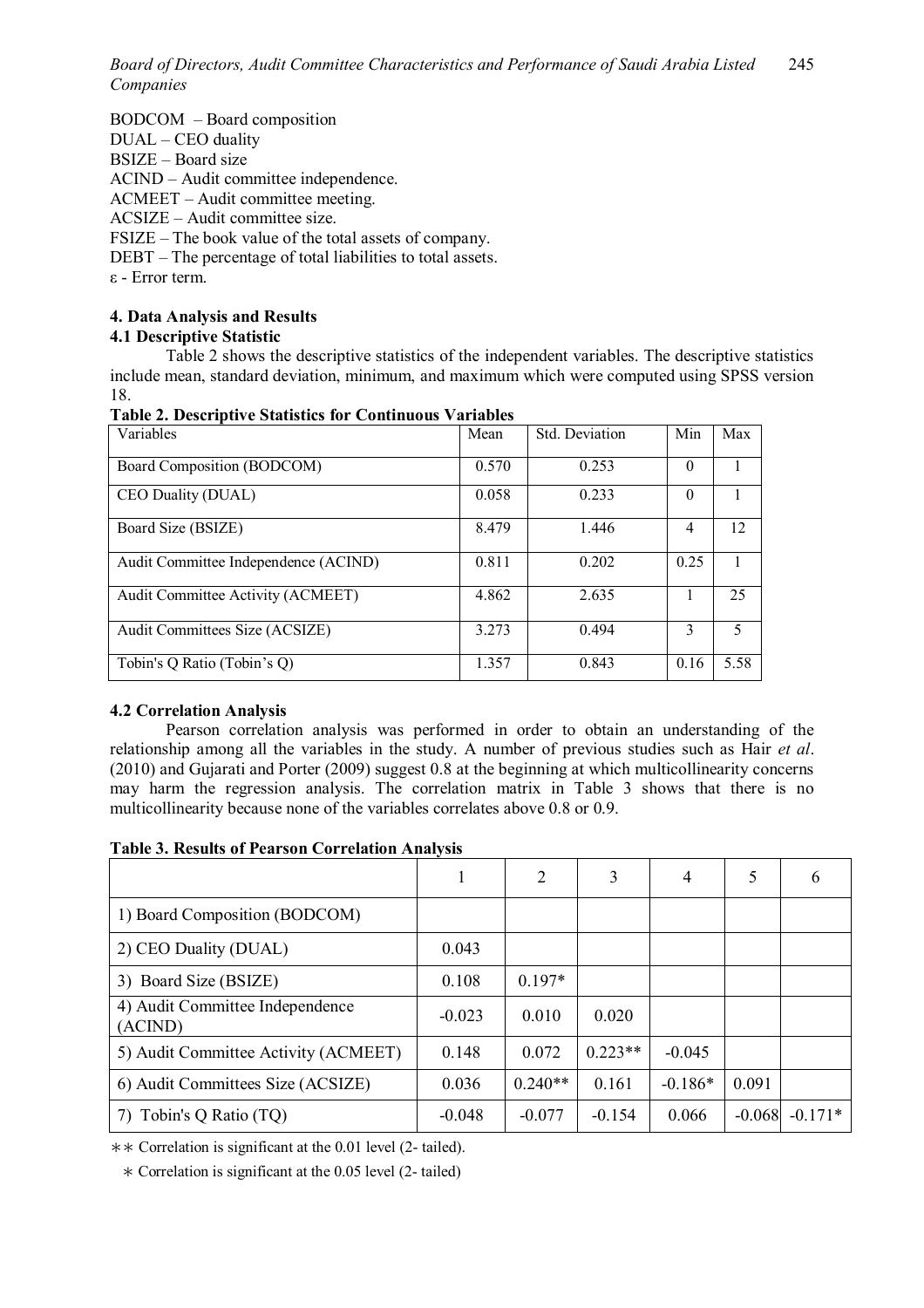#### **4.3 Multiple Liner Regression Analysis**

Before undertaking the regression analysis, the assumptions of linearity, normality, homoscedasticity and independent of the errors were examined. These assumptions were examined using the analysis of residuals, plots of the studentized residuals against predicted values as well as P-P Plot and Q-Q plot for the two models.

The results indicated no problems of linearity, normality, homoscedasticity and independence of the error terms. In other words, it was concluded that all the statistical assumptions required for multivariate statistical techniques were satisfied. Satisfaction of these assumptions ensures that the obtained results were valid and reliable.

The result of multiple regression analysis between internal corporate governance variables (Board of Directors and Audit Committee Characteristics) and TQ is presented in Table 4 with corresponding coefficient value and t-value. The *F* -value in the model is significant at the 0.10 level and the adjusted  $R^2$  is 4%. In terms of board composition (BODCOM) board composition measured as the ratio of non-executive directors to the total number of directors (NED) was found to be insignificantly related to marketing performance (TQ). Therefore, the hypothesis 1 is not supported. However, this insignificant relationship may be attributed to institutional theory that expects corporate governance mechanisms as practices or regulations as a result of coercion from legislators who impose certain practices in order to improve organizational effectiveness or as a result of imitation. The result is also consistent with the findings of prior studies by Haniffa and Hudaib (2006) and Vafeas and Theodorou (1998). This result might be attributable to the limited oversight provided by non-executive directors (NEDs).

CEO duality (DUAL) was found to be insignificantly related to marketing performance (TQ). Therefore, the hypothesis 2 is not supported. The results support the findings of Haniffa and Hudaib, (2006), Heenetigala and Armstrong (2011) and Hsu (2007). This could be as Lipton and Lorsch (1992) suggested that the market believes that the CEO is the most knowledgeable and experienced person about the company and is best suited to serve as chairperson of the board.

Similarly, board size is found to be insignificantly associated with TQ, however, in the negative direction. Therefore, the hypothesis 3 is not supported. The insignificant relationship between board size and TQ is in consistent with results by Ehikioya, (2009), Haniffa and Hudaib, (2006). However, the result is in contrast with findings by Chauhan and Dey (2009), Wei Hu et al. (2010). An explanation suggested for this relationship is that CEO domination on board activities and asymmetry information about CEO may limit the board from performing effective monitoring (Hasnah, 2009).

In terms of audit committee independence (ACIND), Audit Committee Independence (ACIND) found to be insignificantly related to marketing performance (TQ). Thus, the hypothesis 4 is not supported. This is consistent with Hsu, (2007) who found no relationship between audit committee independence and marketing performance (TQ). However, it is in contrast to a study by Chang and Li (2008) who found a significant positive relationship between Tobin's Q and independence of the audit committee at the 0.01 level of significance.

Similarly, audit committee meeting (ACMEET) found to be insignificantly related to marketing performance (TQ), however, in the positive direction as hypothesized. Thus, hypothesis 5 is not supported. This result is in contrast with the finding by Hsu (2007) who found a significantly related to firm performance (TQ) but in the opposite direction to expectation. However, audit Committee size (ACSIZE) is found to have a significant relationship with firm performance (TQ) at the 0.05 level of significance but in the opposite direction to expectation. Therefore, the hypothesis 6 is not supported.

In general, of the variables hypothesized to be associated with TQ, the study only finds that Audit Committee size (ACSIZE) ( $\beta$ = -0.127, t= -1.423, p<0.05) was significant in the opposite direction to the expectation. Other hypothesized variables, the proportion of non-executive directors (BODCOM), CEO Duality (DUAL), Board Size (BSIZE), Audit Committee Independence (ACIND), the frequencies of audit committee meeting (ACMEET) were found to be as expected directions but insignificant except the direction of the proportion of non-executive directors (BODCOM) was opposite to the expectations. Based on the regression results the model equation is TQ= -0.216 \*Audit Committee Size (ACSIZE).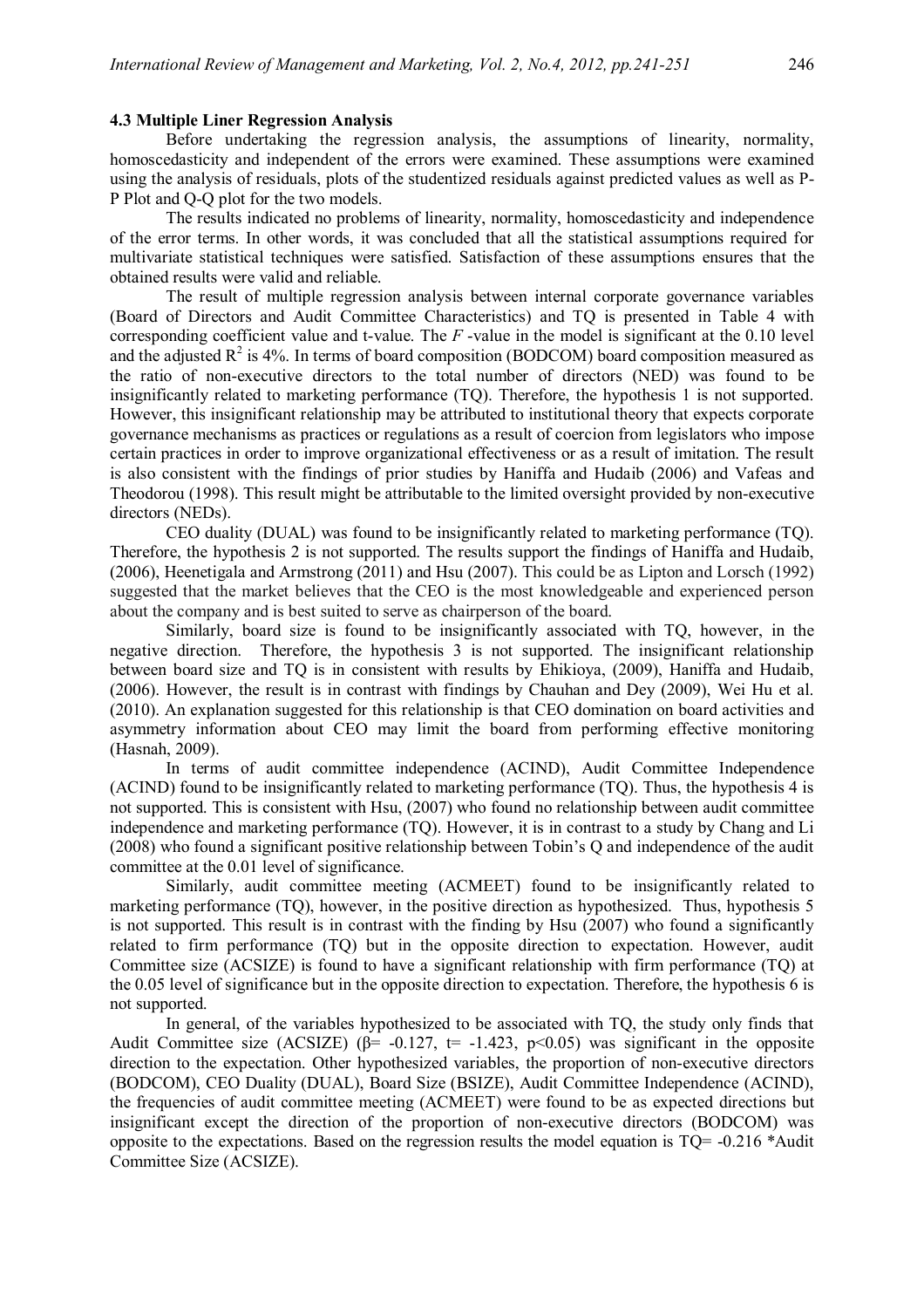In summary, the current study found that there is no relationship between the board of directors, audit committee characteristics and firm performance except the audit committee size (ACSIZE) but in the opposite direction to the expectation. Thus, the prediction made about good board and audit committee to enhance firm performance was found to be inaccurate in Saudi Arabia. A plausible interpretation of the insignificant relationship between the board of directors and audit committee characteristics and firm performance may be attributed to institutional theory, focusing on the processes and systems by which theme acquire collective meaning and legitimisation. In other words, the findings may be referred to this theory which suggests that companies might adopt practices or regulations as a result of coercion from a legislator who imposes some practices in order to improve organizational effectiveness. However, there is no prediction that the adoption of these regulations will improve organizational effectiveness.

| Variables                                                          | Standardized<br>Coefficients<br><b>B</b> eta | T-value  |  |
|--------------------------------------------------------------------|----------------------------------------------|----------|--|
| Board Composition (BODCOM)                                         | $-0.002$                                     | $-0.023$ |  |
| CEO Duality (DUAL)                                                 | $-0.007$                                     | $-0.078$ |  |
| Board Size (BSIZE)                                                 | $-0.109$                                     | $-1.245$ |  |
| Audit Committee Independence (ACIND)                               | 0.048                                        | 0.559    |  |
| Audit Committee Activity (ACMEET)                                  | 0.002                                        | 0.019    |  |
| Audit Committees Size (ACSIZE)                                     | $(-)0.127*$                                  | $-1.423$ |  |
| Firm size (FSIZE)                                                  | $-0.230$                                     | $-2.659$ |  |
| Debt ratio (DEBT)                                                  | 0.046                                        | 0.530    |  |
| $R^2$                                                              |                                              | .098     |  |
| Adjusted $R^2$                                                     |                                              | .043     |  |
| F-value                                                            |                                              | 1.767    |  |
| F-Significance<br>$\sim$ $\sim$ $\sim$ $\sim$<br>0.01 <sub>h</sub> |                                              | .089     |  |

**Table 4. Regression results between board, AC variables and Firm performance (TQ)** 

\*\*:  $p < 0.01$ ; \*:  $p < 0.05$ 

#### **5. Further Analysis**

This study also conducted further tests to examine whether the main results were sensitive to different measurements in order to obtain clearer results and to confirm the main findings being made. The measurement of CEO duality based only on the positions separation between the chairman and CEO as required by the Saudi code (CMA, 2006).

However it also be based on the presence of independence from family relationship and significant shareholders (Hasnah, 2009). Hence, this study repeated the regression model by using this alternative measure, however, the findings remained the same.

In another sensitivity test, the research used alternate dichotomous variable of audit committee meetings (ACMEET) which is coded 1 if the number of meetings is at least four per year, 0 otherwise to replace the number of meetings per year, however, the findings remained the same.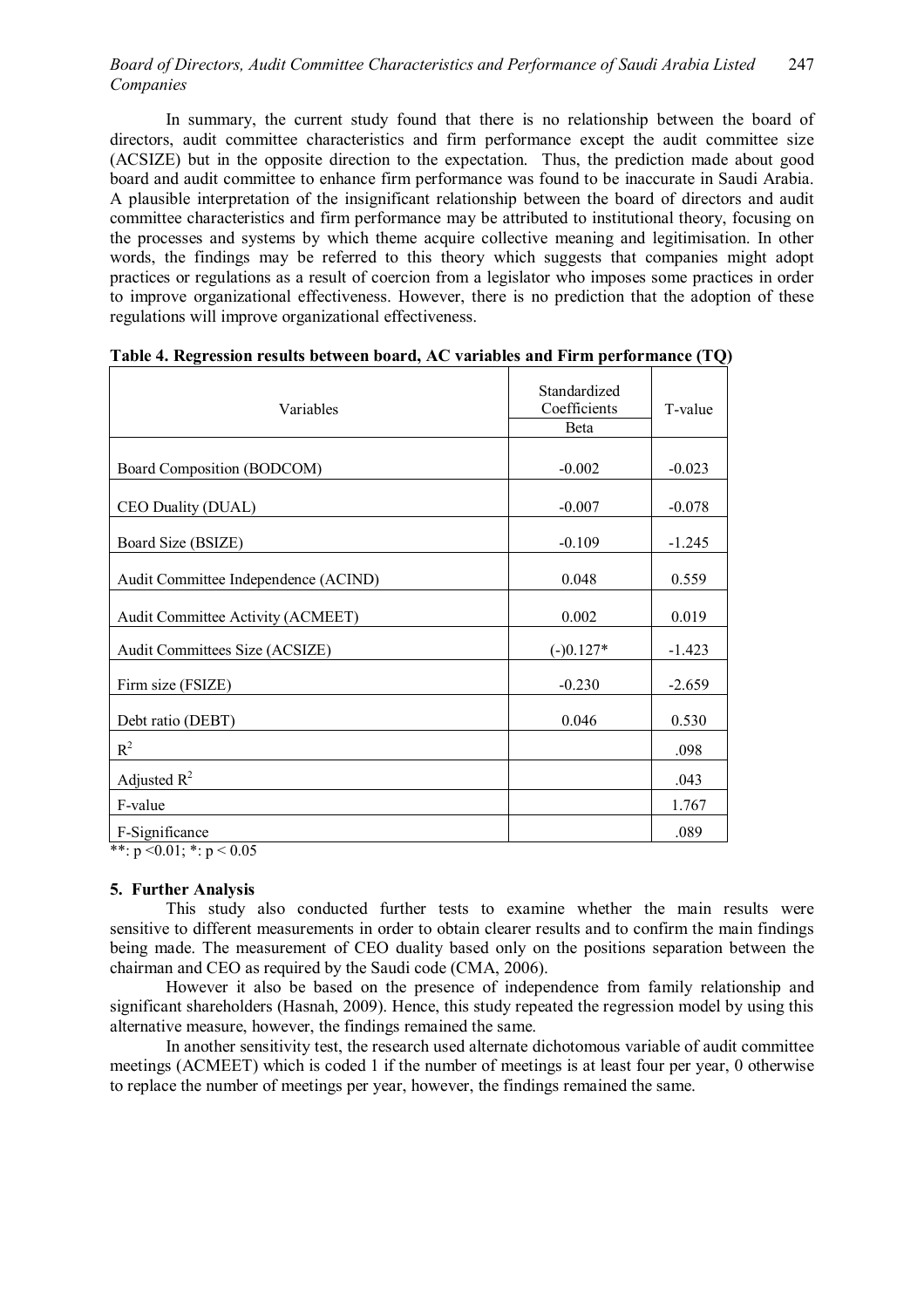#### **6. Conclusion**

This study investigates the relationship between internal corporate governance mechanisms (board of directors and audit committee characteristics) and firm performance as measured by Tobin's Q ratio (TQ). The study is motivated by the gap in the existing literature and the limited evidence concerning developing countries, specifically in Saudi Arabia.

The findings of this study did not add value to firm performance in Saudi companies which have implications for developing the role of the board and audit committee in Saudi Arabia by enhancing the auditor's independence and competence and solving the existing issues that in the Saudi audit market. Thus, Capital Market Authority (CMA) may be required to improve and enhance the awareness and skills of board and audit committee members, for example, by holding business conferences or clarifying the roles of audit committee members in order to enhance their skills and abilities that lead to better firm performance.

Generally, the findings are not in line with the agency theory that the board of directors and audit committee might mitigate agency problems leading to reduced agency cost by aligning the interests of controlling owners with those of the company. These findings can be interpreted in relation to the institutional theory that views these mechanisms as practices or regulations resulting from coercion by legislators who impose certain practices in order to improve organizational effectiveness, or as a result of imitation. In other words, the findings may be referred to this theory which suggests that companies might adopt practices or regulations as a result of coercion from a legislator who imposes some practices in order to improve organizational effectiveness. However, there is no prediction that the adoption of these regulations will improve organizational effectiveness.

#### **7. Limitations and Suggestions for Future Research**

The conclusions drawn from this study should be interpreted in a limited way, which would potentially represent opportunities for further investigation in future research. First, although this study uses the whole population in the Saudi market, companies which operate in the financial sector are excluded since they have special practices and operations. Accordingly, the findings cannot be generalized to all sectors in Saudi market; however, the generalization is possible in other sectors involved in this study.

Second, although the research question regarding the role of internal corporate governance in improving firm performance is mainly answered by the database, questionnaire and interviews may also contribute to reinforcing the findings and provide a deeper understanding in providing further explanation on the relationship.

Third, only six characteristics of the board of directors and audit committee were considered in this study. Hence, future study could investigate other audit committee characteristics that are not included in this study such as education and experience of board of directors and audit committee members, which could affect the effectiveness of corporate governance in Saudi Arabia.

Finally, this was theoretically built on the agency theory and institutional theory in relation to internal corporate governance mechanisms and firm performance. Future research can also examine other theories that can be associated with these mechanisms and the performance, such as stakeholder theory, stewardship theory and resource dependence theory.

#### **References**

- Abbott, L.J., Parker, S., Peters, G.F. (2004), *Audit committee characteristics and restatements.*  Auditing: A Journal of Practice and Theory, 23(1), 69-87.
- Agrawal, A. (2005), *Corporate governance and accounting scandals*. Journal Law and Economics, 48, 371-709.
- Ahmadu, S., Aminu, M., Taker, G. (2005), *Corporate governance mechanisms and firm financial performance in Nigeria*. African economic research consortium Research*,* 149, 173-202.
- Anderson, R., Mansi, S., Reeb, D. (2004), *Board characteristics, accounting report integrity, and the cost of debt*. Journal of Accounting and Economics, 37(3), 315-342.
- Beasley, M., Carcello, J., Hermanson, D., Lapides, P. (2000), *fraudulent financial reporting: Consideration of industry traits and corporate governance mechanisms*. Accounting Horizons, 14(4), 441-454.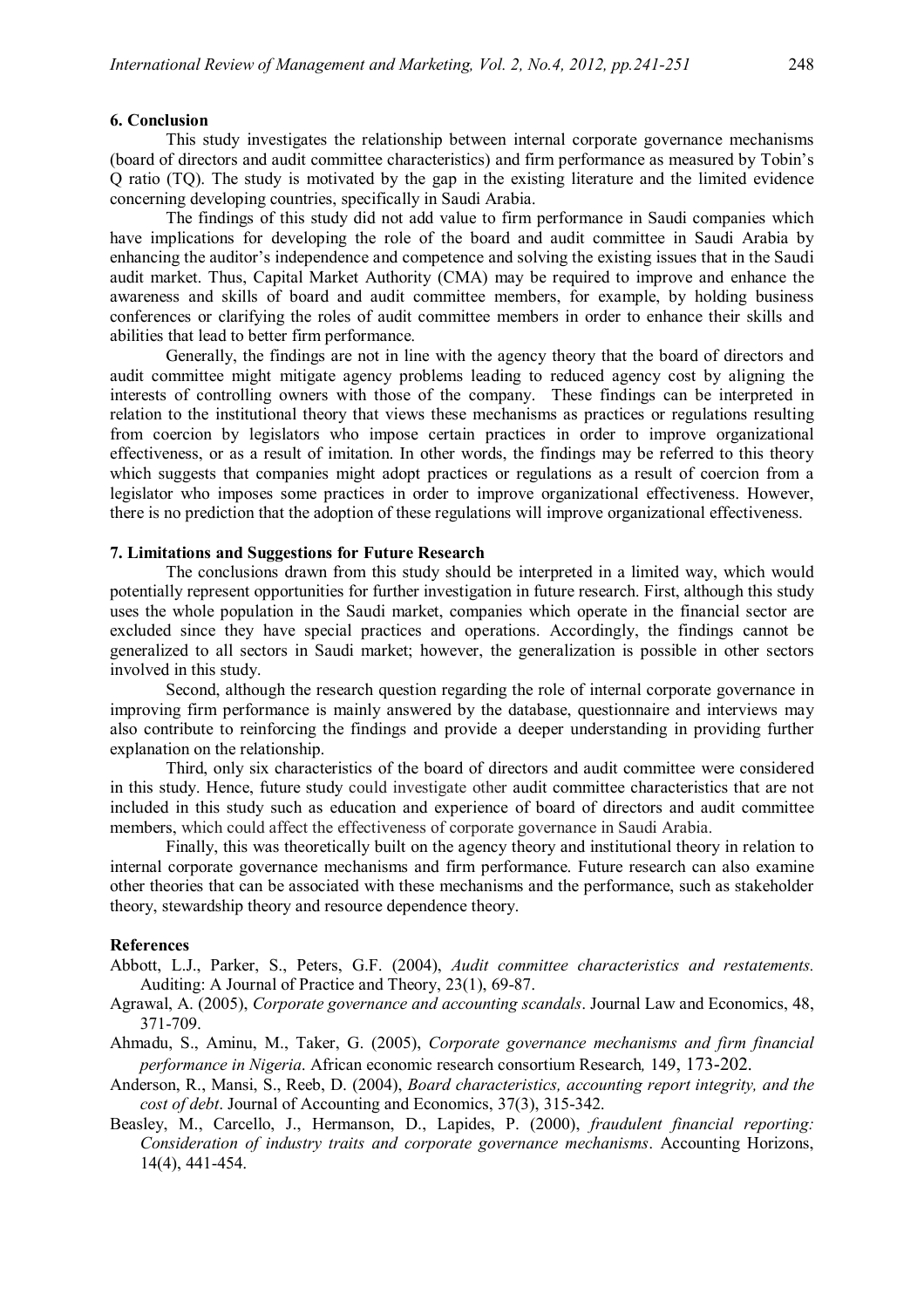- Beiner, S., Drobetz,W., Schmid, F., Zimmermann, H. (2004), *Is board size an independent corporate governance mechanism?* Kyklos, 57(3), 327-356.
- Bhagat, S., Black, B. (2002), *The non-correlation between board independence and long-term firm performance*. Journal of Corporation Law, 27(2), 231-274.
- Bhagat, S., Bolton, B. (2008), *Corporate governance and firm performance*, Journal of Corporate Finance, 14, 257-273.
- Black, B., Jang, H., Kim, W. (2003), *Does corporate governance predict firms' market values? Evidence from Korea*. Stanford Law School*,* 14, 257–273.
- Blue Ribbon Committee (1999), *Report and Recommendations of the Blue Ribbon Committee on Improving the Effectiveness of Corporate Audit Committees*. Retrieved September 13, 2012, from http://www.cityofalliance.com/BLUE%20RIBBON%2011-16-04%20pdf.pdf.
- Braiotta, L. (2000), *The Audit Committee Handbook*. (3rd Edition). New York: John Wiley and Sons Inc.
- Cadbury Committee (1992), *The Financial Aspects of Corporate Governance*. Retrieved September 13, 2012, from http://www.ecgi.org/codes/documents/cadbury.pdf.
- Capital Market Authority (2006),The code of corporate governance in the Kingdom of Saudi Arabia Retrieved November 30, 2011, from

http://www.cma.org.sa/cma\_cms/upload\_sec\_content/dwfile277/governance\_151 12006.pdf.

- Carapeto, M., Lasfer, M., Machera, K. (2005), *Does duality destroy value?* Working paper, from http://papers.ssrn.com/sol3/papers.cfmabstract\_id=686707.
- Chan, K.C., Li, J. (2008), *Audit Committee and Firm Value: Evidence on Outside Top Executives as Expert Independent Directors*. Corporate Governance: An International Review, 16(1), 16-31.
- Chauhan, Y., Dey, D. (2009), *Board composition and performance in Indian firms: A Comparison.* The IUP Journal of Corporate Governance, 2, 69-77.
- Coles, J., McWilliams, V., Sen, N. (2001), *An examination of the relationship of governance mechanisms to performance*. Journal of Management, 27(1), 23 -50.
- De Andres, P., Azofra, V., Lopez, F. (2005), *Corporate boards in OECD countries: Size, composition, functioning and effectiveness*. International Review, 13(2), 197-210.
- Deakin, S., Konzelmann, S. (2004), *Learning from Enron*. Corporate Governance, 12(2), 134-142.
- Dehaene, A., De Vuyst, V., Ooghe, H. (2001), *Corporate Performance and Board Structure in Belgian Companies*. Long Range Planning, 34(3), 383-398.
- Drobetz, W., Schillhofer, A., Zimmermann, H. (2004), *Corporate governance and expected stock returns: evidence from Germany.* European Financial Management, 10 (2), 267–293.
- Ehikioya, B. (2009), *Corporate governance structure and firm performance in developing economies: evidence from Nigeria. Corporate Governance*, 9 (3), 231-243.
- Erickson, J., Park, Y., Reising, J., Shin, H. (2005), *Board composition and firm value under concentrated ownership: the Canadian evidence.* Pacific-Basin Finance Journal, 13(4), 387-410.
- Feng, Z., Ghosh, C., Sirmans, C. (2005), *How important is the board of directors to REIT Performance?* Journal of Real Estate Portfolio Management, 11(3), 281-293.
- Gujarati, D.N., Porter, D.C. (2009), *Basic econometrics*, Boston: McGraw-Hill.
- Hair, J.F., Anderson, R.E., Tatham, R.L., Black, W.C. (2010), *Multivariate data analysis*. (2nd Edition). New York: Prentice-Hall, Upper Saddle River, NJ.
- Haniffa, R., Hudaib, M. (2006), *Corporate governance structure and performance of Malaysian listed companies*. Journal of Business Finance and Accounting, 33(7 8), 1034-1062.
- Hasnah, K. (2009), The impact of corporate governance and board performance on the perfprmance of public listed companies in Malaysia. *Ph.D Dissertation*, University Sains Malaysia.
- Heenetigala, K., Armstrong, A. (2011), The Impact of Corporate Governance on firm performance in an unstable economic and political environment: Evidence from Sri Lanka. 3rd Conference on Financial Markets and Corporate Governance.
- Hsu, H. (2007), Boards of directors and audit committees in initial public offerings. *DBA Dissertation.*  Nova Southeastern University.
- Ilona, D. (2008), Board quality and firm performance. *Master Dissertation*, University Utara Malaysia.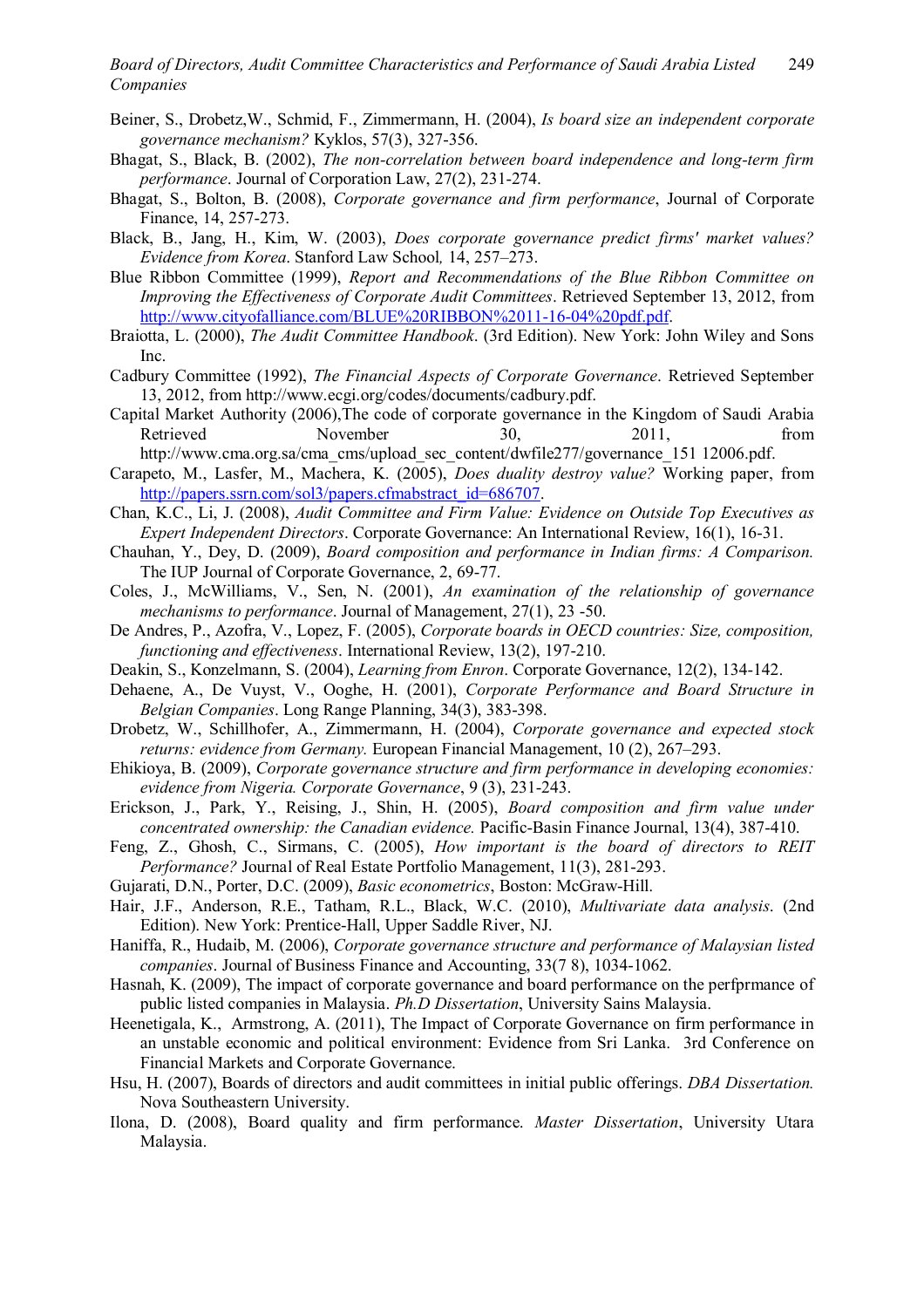- Jensen, M., Meckling, W. (1976), *Theory of the firm: Managerial behavior, agency costs and ownership structure.* Journal of Financial Economics, 3(4), 305-360.
- Jensen, M. (1993), *The modern industrial revolution, exit, and the failure of internal control systems.* Journal Finance, 48, 831-847.
- Judge, W., Naoumova, I., Koutzevol, N. (2003), *Corporate governance and firm performance in Russia: An empirical study*. Journal of World Business, 38(4), 385-396.
- Kalbers, L.P., Fogarty, T.J. (1993), *Audit committee effectiveness: An empirical investigation of the contribution of power,* Auditing: A Journal of Practice and Theory*,* 12, 24–49.
- Karamanou, I., Vafeas, N. (2005), *The association between corporate boards, audit committees, and management earnings forecasts: An empirical analysis*. Journal of Accounting Research*,* 43, 453- 486.
- Krivogorsky, V. (2006), *Ownership, board structure, and performance in continental Europe*. International Journal of Accounting, 41(2), 176-197.
- Kyereboah-Coleman, A., Biekpe, N. (2005), *The relationship between board size, board composition CEO duality and firm performance experience from Ghana.* Working paper, http://www.essa.org.za/download/2005Conference/Kyereboah-Coleman.pdf.
- Larcker, D., Richardson, S., Tuna, I. (2004), *How important is corporate governance*. Working paper. Retrieved October 12, 2011, from http://papers.ssrn.com/sol3/papers.cfm?abstract\_id=595821.
- Lefort, F., Urzúa, F. (2008), *Board independence, firm performance and ownership concentration: Evidence from Chile*. Journal of Business Research, 61(6), 615-622.
- Limpaphayom, J., Connelly, P. (2006), *Board characteristics and firm performance: evidence from the life insurance industry in Thailand*. Journal of Economics, 16(2), 101-124.
- Lin, J.W., Li, J.F., Yang, J.S. (2006), *The effect of audit committee performance on earnings quality*. Managerial Auditing Journal, 2 (9), 921-933.
- Lipton, M., Lorsch, J. (1992), *A modest proposal for improved corporate governance*. Business Lawyer, 48, 59-59.
- Mallette, P. (1992), *Effects of Board Composition and Stock Ownership on the Adoption of Poison Pills.* Academy of Management, 35, 1010–1035.
- Menon, K., & Williams, J. (1994), The use of audit committees for monitoring. *Journal of Accounting and Public Policy*, 13(2), 121-139.
- Mustafa, H., Daud, Z.M., Muhamad, S. (2009), *Corporate governance practices and firms performance: the Malaysian case.* Journal of Money, Investment and Banking. 11, 45-59.
- New York Stock Exchange (2002), Corporate Accountability and Listing Standards Committee Report, New York.
- Perfect, S., Wiles, K. (1994), Alternative constructions of Tobin's q: An empirical comparison Journal of Empirical Finance, 1, 313-341.
- Omar, O. (2003), Board of directors and financial performance of the Malaysian blockholding companies. *DBA Dissertation*. University Sains Malaysia.
- Raghunandan, K.R., Rama, D.V., Scarbrough, D.P. (1998), *Accounting and auditing knowledge level of Canadian audit committee: Some empirical evidence.* Journal of International Accounting, Auditing and Taxation, 7(2), 181-94.
- Rhoades, D.L., Rechner, P.L., Sundaramurthy, C. (2000), *Board composition and financial performance: A meta analysis of the influence of outside directors*. Journal of Managerial Issues, 12(1), 76-91.
- Schmid, M., Zimmerman, H. (2007), *Should chairman and CEO be separated? leadership structure and firm perform Switzerland.* Working paper, from http://papers.ssrn.com/sol3/papers.cfmabstract\_id=696381.
- Shleifer, A., Vishny, R. (1986), *Large stockholders and corporate control*. Journal of Political Economy, 94(3), 461-488.
- Tadawul (2009), Trading Statistics. Retrieved January 3, 2012, from *http://www.tadawul.com.sa/static/pages/en/SOP/SOP\_01\_2008.pd.*
- Vafeas, N., Theodorou, E. (1998), *The relationship between board structure and firm performance in the UK*. The British Accounting Review, 30(4), 383-407.
- Wan, D., Ong, C. (2005), *Board structure, process and performance: Evidence from public-listed companies in Singapore*. An International Review, 13(2), 277-290.